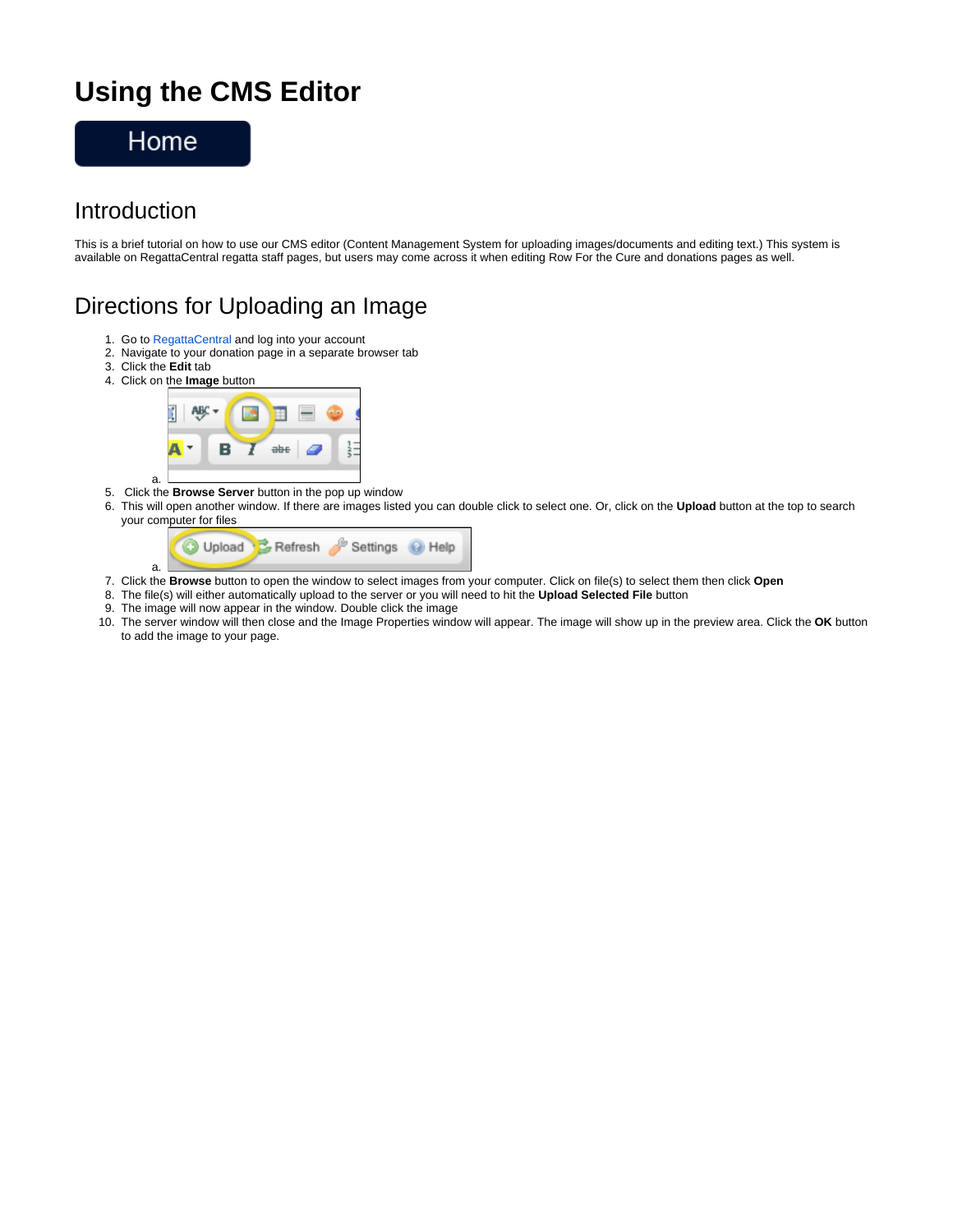| Image Info Link                              | Upload Advanced |                    |  |                                                                                                               |  |
|----------------------------------------------|-----------------|--------------------|--|---------------------------------------------------------------------------------------------------------------|--|
| URL                                          |                 |                    |  |                                                                                                               |  |
| /cms/uploads/files/image%20button%20copy.png |                 |                    |  | <b>Browse Server</b>                                                                                          |  |
| Alternative Text                             |                 |                    |  |                                                                                                               |  |
|                                              |                 |                    |  |                                                                                                               |  |
| Width                                        | Preview         |                    |  |                                                                                                               |  |
| 163                                          |                 |                    |  |                                                                                                               |  |
| Height                                       |                 |                    |  |                                                                                                               |  |
| 80                                           |                 |                    |  |                                                                                                               |  |
| Border                                       | A۰              | B<br>$\frac{1}{2}$ |  |                                                                                                               |  |
|                                              |                 |                    |  | Lorem ipsum dolor sit                                                                                         |  |
| HSpace                                       |                 |                    |  | amet, consectetuer adipiscing elit. Maecenas feugiat<br>consequat diam. Maecenas metus. Vivamus diam          |  |
|                                              |                 |                    |  | purus, cursus a, commodo non, facilisis vitae, nulla.                                                         |  |
| VSpace                                       |                 |                    |  | Aenean dictum lacinia tortor. Nunc iaculis, nibh non<br>iaculis aliquam, orci felis euismod neque, sed ornare |  |
|                                              |                 |                    |  | massa mauris sed velit. Nulla pretium mi et risus.                                                            |  |
| Alignment<br><not set=""></not>              |                 |                    |  | Fusce mi pede, tempor id, cursus ac, ullamcorper                                                              |  |
|                                              |                 |                    |  |                                                                                                               |  |
|                                              |                 |                    |  |                                                                                                               |  |

11. Always click the **Submit** button when you are done editing the page

### Directions for Creating Links and Uploading PDF, Word & Excel files

Links to websites and links to files are created in the same way in the CMS editor. Navigate to the section you wish to edit and open the **Edit** tab. Follow these steps:

- 1. Type the text that you wish to create into a hyperlink. Then use your mouse to highlight the specific words that you want to be linked. a. NOTE- you can also highlight pictures and make them into links (ex- sponsor logos take the user to the sponsor's website)
- 2. Click on the **Link** button

a.



- 3. If you are linking to a website type the website URL into the the **URL** box and click the **OK** button
- 4. If you want to upload a file click the **Browse Server** button
	- a. Follow the steps outlined above to search your computer for the file and upload the file to the server
	- b. Double click the file's icon
	- c. The file will now show up in the **URL** field of the **Link** window
	- d. Click the **OK** button
- 5. Your text will now be a hyperlink to the webpage or the .pdf
- 6. Always click the **Submit** button when you are done editing the page
- To unlink text highlight the link then click the 'Unlink' button (located next to the 'Link' button)

It is a good idea to click on all links and files to make sure they open. の

## Support

Please call 614-360-2922 or email [support@regattacentral.com](mailto:support@regattacentral.com) with any questions.